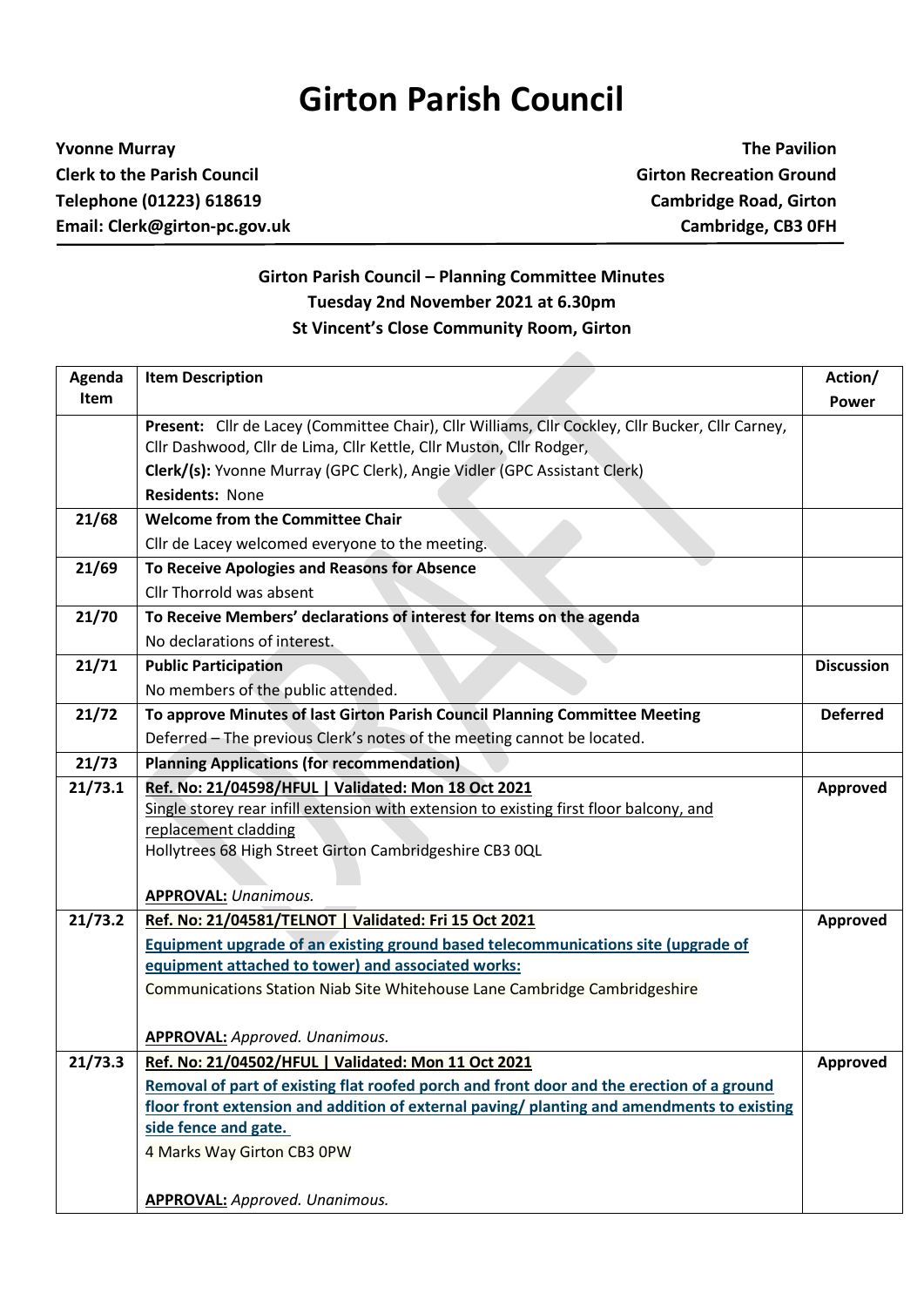| Agenda  | <b>Item Description</b>                                                                     | Action/         |
|---------|---------------------------------------------------------------------------------------------|-----------------|
| Item    |                                                                                             | <b>Power</b>    |
| 21/73.4 | Ref. No: 21/04171/HFUL   Validated: Fri 17 Sep 2021                                         | Approved        |
|         | Loft conversion and single storey rear extension, removal of conservatory. Enlarge existing |                 |
|         | garage with raised ridge line with office space over. (Resubmission of 20/04754/HFUL)       |                 |
|         | Reston Huntingdon Road Girton CB3 OLH                                                       |                 |
|         |                                                                                             |                 |
|         | <b>APPROVAL:</b> Approved, Unanimous.                                                       |                 |
|         |                                                                                             |                 |
|         | <b>DISCUSSION HIGHLIGHTS:</b>                                                               |                 |
|         | There had been opposition to original application.                                          |                 |
|         | Cllr de Lacey had written to complain                                                       |                 |
|         | The height of the new garage had no dimensions                                              |                 |
|         | Significant change of use to Commercial Lab                                                 |                 |
|         | Drainage not included in change of use.                                                     |                 |
|         | There is waterlogged ground around Reston.                                                  |                 |
| 21/73.5 | Ref. No: 21/04169/PRIOR   Validated: Thu 16 Sep 2021                                        | Objected        |
|         | Installation of 15.0m Phase 8 Monopole C/W wrapround cabinet at base and associated         | Note:           |
|         | ancillary works                                                                             | Prior           |
|         | Land In Front of Telephone Exchange Huntingdon Road Girton Cambridgeshire                   | <b>Approval</b> |
|         |                                                                                             | Given           |
|         | <b>APPROVAL: Objected, Unanimous.</b>                                                       | 11/11/2021      |
|         |                                                                                             |                 |
|         | <b>DISCUSSION HIGHLIGHTS:</b>                                                               |                 |
|         | 2 x Objections from Neighbours                                                              |                 |
|         | There had been an accident at proposed location                                             |                 |
|         | The proposed location was a busy footway & cycle route.                                     |                 |
|         | Out of kilter with street scene                                                             |                 |
|         | Could a better site be found                                                                |                 |
| 21/73.6 | Ref. No: 21/04116/HFUL   Validated: Mon 13 Sep 2021                                         | <b>Approved</b> |
|         | Single storey rear extension and conversion of attached outbuildings to form family         |                 |
|         | room/playroom                                                                               |                 |
|         | 101 High Street Girton CB3 0QQ                                                              |                 |
|         |                                                                                             |                 |
|         | <b>APPROVAL: Approved. Unanimous.</b>                                                       |                 |
| 21/73.7 | Ref. No: 21/04085/HFUL   Validated: Thu 09 Sep 2021                                         | <b>Decided</b>  |
|         | First floor side extension.                                                                 |                 |
|         | 156 Girton Road Girton Cambridge Cambridgeshire CB3 0PQ                                     |                 |
|         |                                                                                             |                 |
|         | <b>APPROVAL:</b> Already decided.                                                           |                 |
| 21/73.8 | Ref. No: 21/04056/HFUL   Validated: Wed 08 Sep 2021                                         | <b>Decided</b>  |
|         | <b>Single storey rear extension</b>                                                         |                 |
|         | 62 Cambridge Road Girton Cambridge Cambridgeshire CB3 OPJ                                   |                 |
|         |                                                                                             |                 |
|         | <b>APPROVAL:</b> Already decided.                                                           |                 |
| 21/73.9 | Ref. No: 21/04036/REM   Validated: Tue 31 Aug 2021                                          | Approved        |
|         | Reserved Matters approval for appearance, landscaping, layout and scale for 373             |                 |
|         | dwellings, access roads, cycle and pedestrian routes, cycle and car parking, landscaping,   |                 |
|         | utilities and associated ancillary structures at Lots S1 and S2, North West Cambridge       |                 |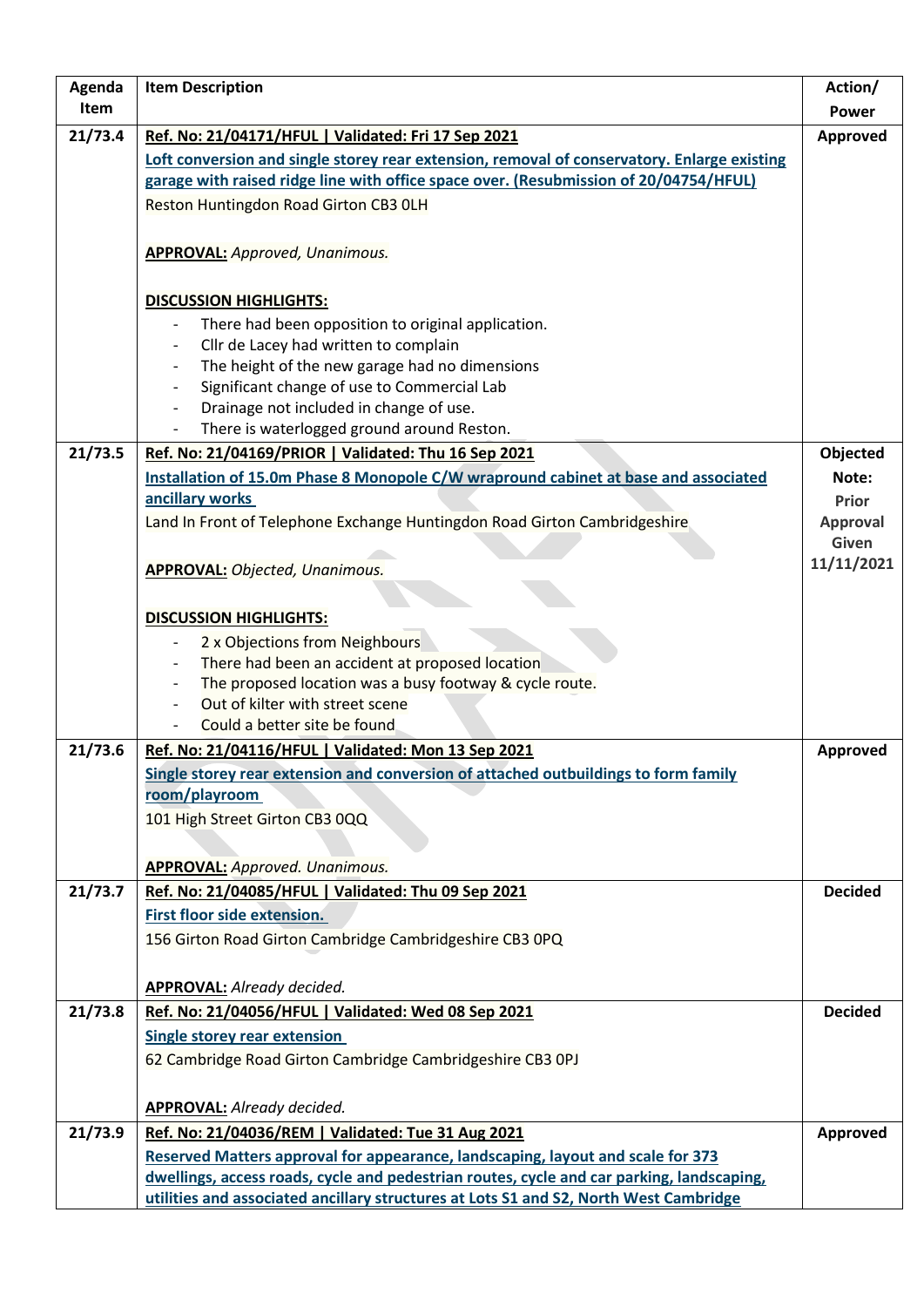| Agenda   | <b>Item Description</b>                                                                                                                                             | Action/        |
|----------|---------------------------------------------------------------------------------------------------------------------------------------------------------------------|----------------|
| Item     |                                                                                                                                                                     | <b>Power</b>   |
|          | Development following outline planning permission S/1886/11 as varied by planning                                                                                   |                |
|          | permission S/2036/13/VC                                                                                                                                             |                |
|          | Lots S1 And S2, North West Cambridge Development Eddington Avenue Cambridge CB3 OLH                                                                                 |                |
|          |                                                                                                                                                                     |                |
|          | <b>APPROVAL: Approved. Unanimous.</b>                                                                                                                               |                |
|          |                                                                                                                                                                     |                |
|          | <b>DISCUSSION HIGHLIGHTS:</b>                                                                                                                                       |                |
|          | 130 documents submitted with this planning application                                                                                                              |                |
|          | Anglian Water & CCC state concern around foul water drainage                                                                                                        |                |
|          | 4-6 Bunkers Hill will back onto new site. Can we confirm they have been informed?                                                                                   |                |
|          | The above gardens will back right up to new development                                                                                                             |                |
|          | Boundaries stated may be incorrect and therefore the drain calculation will be                                                                                      |                |
|          | different.                                                                                                                                                          |                |
|          | There are concerns listed by the Fire Service, how will these concerns be addressed.                                                                                |                |
|          | Further development will be consideration how will this affect drainage.                                                                                            |                |
|          | Sustainability Statement states energy efficient development<br>$\overline{\phantom{a}}$                                                                            |                |
|          | Concerns around noise from M11/A14.<br>$\overline{\phantom{a}}$                                                                                                     |                |
| 21/73.10 | Ref. No: 21/03941/LBC   Validated: Tue 31 Aug 2021                                                                                                                  | <b>Decided</b> |
|          | Internal and external alterations to support the continuing use of the site for educational                                                                         |                |
|          | purposes. Works include internal refurbishment and external AC unit.                                                                                                |                |
|          | 65 High Street Girton CB3 0QD                                                                                                                                       |                |
|          |                                                                                                                                                                     |                |
|          | <b>APPROVAL: Already decided.</b>                                                                                                                                   |                |
| 21/73.11 | Ref. No: 21/03940/FUL   Validated: Tue 31 Aug 2021                                                                                                                  | <b>Decided</b> |
|          | Internal and external alterations to support the continuing use of the site for educational<br>purposes. Works include internal refurbishment and external AC unit. |                |
|          | 65 High Street Girton CB3 0QD                                                                                                                                       |                |
|          |                                                                                                                                                                     |                |
|          | <b>APPROVAL: Already decided.</b>                                                                                                                                   |                |
| 21/73.12 | Ref. No: 21/03890/CL2PD   Validated: Thu 26 Aug 2021                                                                                                                | <b>Decided</b> |
|          | Certificate of lawfulness under Section 192 for a roof extension incorporating dormer                                                                               |                |
|          | window.                                                                                                                                                             |                |
|          | 75 Church Lane Girton CB3 0JW                                                                                                                                       |                |
|          |                                                                                                                                                                     |                |
|          | <b>APPROVAL: Already decided.</b>                                                                                                                                   |                |
| 21/73.13 | Ref. No: 21/03868/CL2PD   Validated: Tue 24 Aug 2021                                                                                                                | Withdrawn      |
|          | Certificate of lawfulness under Section 192 for a single storey rear infill extension.<br>56 Girton Road Girton CB3 OLL                                             |                |
|          |                                                                                                                                                                     |                |
|          | <b>APPROVAL:</b> Withdrawn, 2 days before Planning Committee convened.                                                                                              |                |
| 21/73.14 | Ref. No: 21/03720/HFUL   Validated: Thu 12 Aug 2021                                                                                                                 | <b>Decided</b> |
|          | Part two storey and part first floor side extension and single storey rear extension.                                                                               |                |
|          | 7 Cockerton Road Girton Cambridge Cambridgeshire CB3 0QW                                                                                                            |                |
|          |                                                                                                                                                                     |                |
|          | <b>APPROVAL:</b> Already decided.                                                                                                                                   |                |
| 21/73.15 | Ref. No: 21/03688/HFUL   Validated: Wed 11 Aug 2021                                                                                                                 | Objected       |
|          | Single storey rear extension together with internal changes and the erection of a garden                                                                            | Note:          |
|          | home office annex                                                                                                                                                   | Withdrawn      |
|          | 89A Cambridge Road Girton CB3 OPN                                                                                                                                   | 04/11/2021     |
|          |                                                                                                                                                                     |                |
|          | <b>APPROVAL: Objected. Unanimous.</b>                                                                                                                               |                |